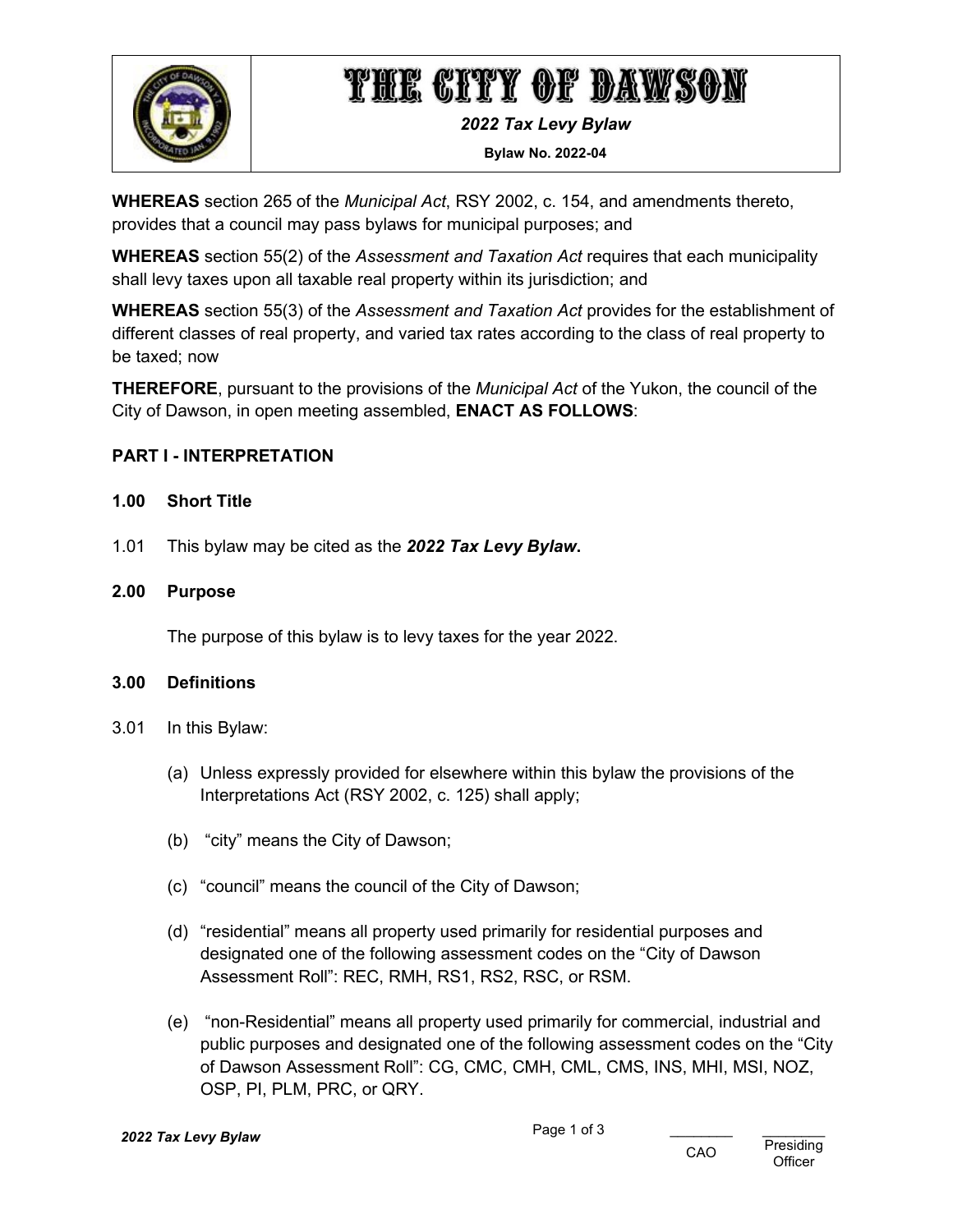

# THE CITY OF DAWSON

*2022 Tax Levy Bylaw*

**Bylaw No. 2022-04**

### **PART II – APPLICATION**

### **4.00 Tax Rates Established**

- 4.01 A general tax for the year 2022 shall be levied upon all taxable real property in the City of Dawson classified "non-residential" at the rate of 1.85 percent.
- 4.02 A general tax for the year 2022 shall be levied upon all taxable real property in the City of Dawson classified "residential" at the rate of 1.56 percent.

#### **5.00 Minimum Tax**

- 5.01 The minimum tax for the year 2022 on any real property classified "residential" shall be eight hundred dollars (\$800.00) except for real property with a legal address in West Dawson where the minimum tax shall be three hundred and fifty dollars (\$350.00).
- 5.02 The minimum tax for the year 2022 on any real property in the City of Dawson classified "non-residential" shall be eleven hundred dollars (\$1,100.00).

## **PART III – FORCE AND EFFECT**

#### **6.00 Severability**

6.01 If any section, subsection, sentence, clause or phrase of this bylaw is for any reason held to be invalid by the decision of a court of competent jurisdiction, the invalid portion shall be severed and the part that is invalid shall not affect the validity of the remainder unless the court makes an order to the contrary.

#### **7.00 Bylaw Repealed**

- 7.01 Bylaw 2021-02, and amendments thereto, are hereby repealed.
- 7.02 All previous year's tax levies as presented in property tax notices from the City of Dawson shall continue to apply.

#### **8.00 Enactment**

8.01 This bylaw shall be deemed to have been in full force and effect on January 1, 2022.